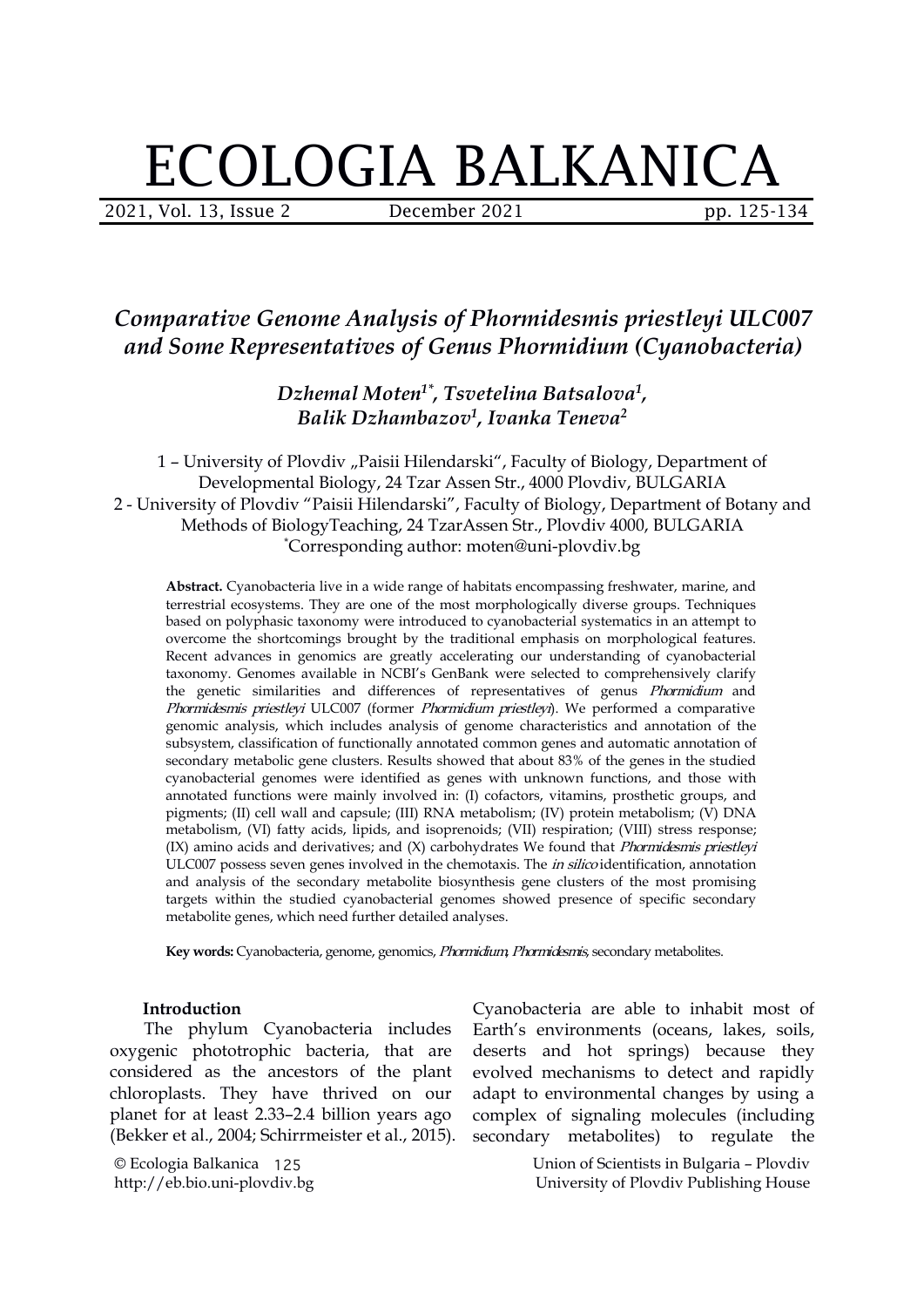physiology or metabolism (Agostoni & Montgomery, 2014).

Morphologically, cyanobacteria are one of the most diverse groups of organisms distributed worldwide. Techniques based on polyphasic taxonomy were introduced to cyanobacterial systematics in an attempt to 2015). overcome the shortcomings caused by the In 2009, traditional emphasis on morphological (Phormidesmis, features (Hoffmann et al., 2005; Komárek et al., 2014; Vandamme et al., 1996). The sequence analysis of the 16S rRNA gene is commonly used for the revision of cyanobacterial genera, but it is unsuitable for a clear and undoubtful assessment of the proper identification (Komárek et al., 2014). Casamatta, 2005).

Genomics is currently the most 26 mistakes caused by the traditional taxonomics and clearing out the complicated they classified two evolutionary relationships of several polyphyletic taxa persisting in the *communis*) and cyanobacterial classification. Sequencing of *nigrescens* to genomes from cyanobacteria allows not only increasing the knowledge of the molecular genetics of this phylum, but also to understand the evolution and diversity related to the morphology, photosynthesis, secondary metabolism, and endosymbiosis (Dagan et al., 2013; Shih et al., 2012). Advances in the genome sequence isolated from technology have caused a deluge of genome Phormidesmis priestleyi sequences for cyanobacteria. Their genomes are different in size (from 1.44 to 12.07 Mb), ploidy (from two to more than 20 copies of the circular genome per cell) or GC content (30–60%), probably due to processes of gaining and losses of genes transferred by plasmids, insertion sequences (Cassier- Chauvat et al., 1997) and/or cyanophages (Hess, 2011; Shih et al., 2012). The number of cyanobacterial genomes is approximately 0.6% of all prokaryotic genomes available at this moment (Banack et al., 2012; Schirrmeister et al., 2015). More than 20 years after the publication of the first cyanobacterial genome (Synechocystis sp.

PCC 6803), just a few over 400 cyanobacterial genomes are available in public databases, a number that pales in comparison to more than 30,000 complete genomes available for strains classified in 50 bacterial and 11 archaeal phyla (Land et al.,

a clear and undoubtful assessment of the proper identification (Komárek et al., 2014).<br>subgeneric categories (Johansen & Recently, Raabová et al. have conducted promising framework for correcting morphological, ultrastructural and 2015).<br>In 2009, another new genus Leptolyngbyaceae) was separated from the genus Phormidium (Oscillatoriaceae) based on morphological, ultrastructural, and molecular analyses. Leptolyngbyaceae and Oscillatoriaceae belong to the most difficult cyanobacterial taxa for revision of the genus *Phormidesmis* analyzing Phormidesmis strains by using phylogenetical features. Based on the results, classified two new species (Phormidesmis arctica and Phormidesmis transferred Leptolyngbya Phormidesmis nigrescens (Raabová et al., 2019). Despite the revision, the ambiguities within genus Phormidesmis remained unresolved. These organisms are limited ecologically, and some species were found only in a specific ecological niche (Raabová et al., 2019). Phormidesmis priestleyi ULC007 is a freshwater cyanobacterium Antarctica. The strain Phormidesmis priestlevi ULC007 was originally isolated from Lake Bruehwiler, a shallow freshwater lake of 1 ha (Hodgson et al., 2004). Phormidesmis molle, which is a type species of the genus Phormidesmis, contains strains from tropical and subtropical swamps in Central America and was described from similar localities across tropical and subtropical regions (Turicchia et al., 2009).

> Different cyanobacterial strains produce a variety of secondary metabolites, some of which are toxic (Dittmann et al., 2015; Pearson et al., 2016). On the other hand, many marine, terrestrial and freshwater cyanobacteria produce a wealth of natural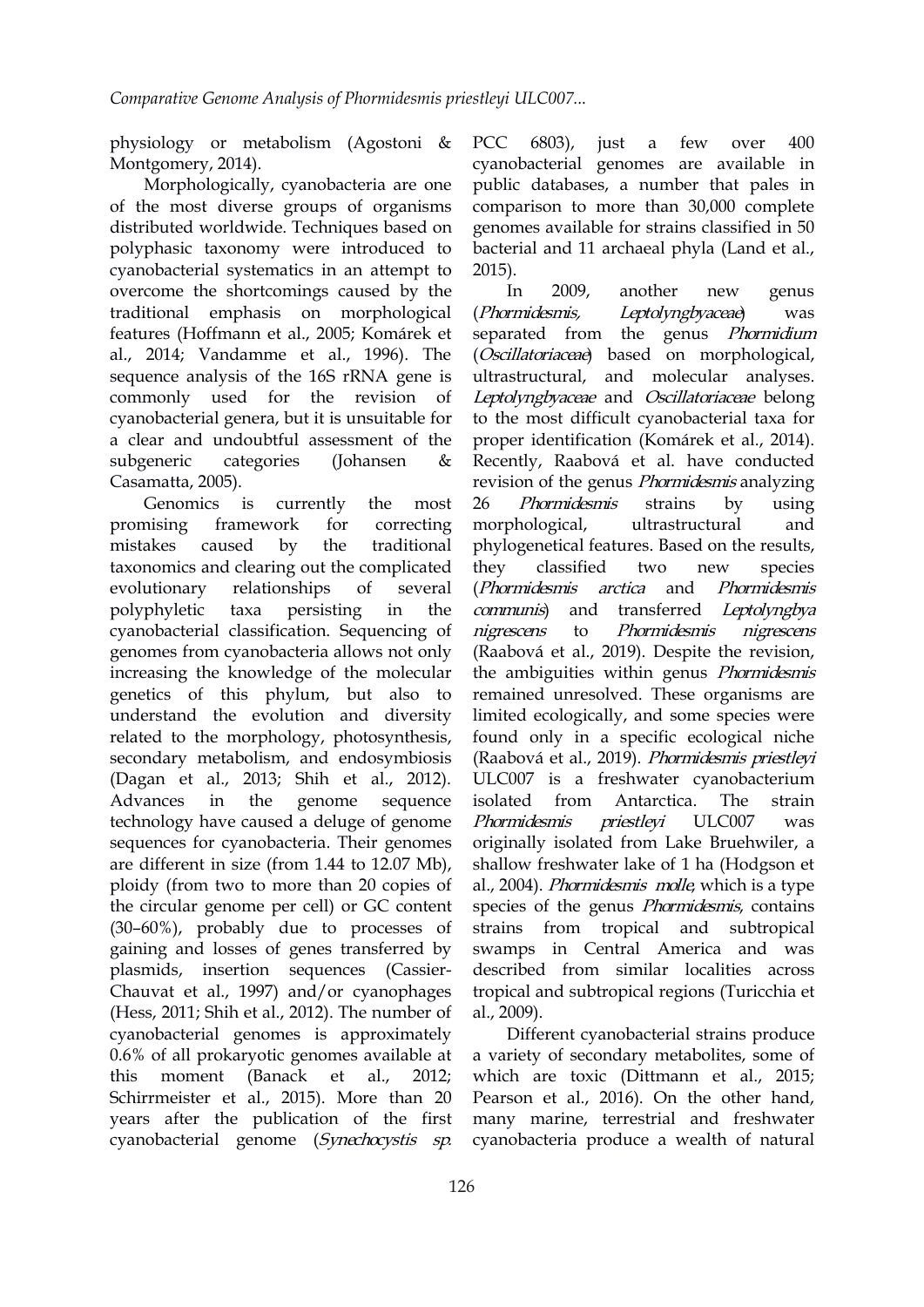products with interesting biological activities (Jones et al., 2009; Jones et al., 2010; Welker & Von Döhren, 2006). The genetic origins of specialized metabolites and the mechanisms, which drive their evolution are poorly cyanobacterial natural products includes more than 1100 secondary metabolites with complex and interesting chemical structures. They can be assigned as peptides, polyketides, isoprenoids, alkaloids, lipids, and terpenes (Jones et al., 2009; Welker & Von Döhren, 2006).

The aim of this study was to identify similarities and differences between Genomes ranged in size from 4.60 Mb *Phormidesmis priestleyi* ULC007 (former (*Phormidium willei* BDU 130791) to 7.41 Mb *Phormidium priestleyi*) and other (*Phormidium ambiguum* IAM M-71). The genome representatives of genus Phormidium by using a comparative genomics analysis, which includes genome feature analysis and subsystem annotation, classification of *Phormidium tenue* FACHB-1052,and *Phormidium* functionally annotated common genes and automatic annotation of secondary GC content (56.0% and 53.4%, respectively). metabolite gene clusters.

#### **Material and Methods**

Available genomes of representatives of the genus Phormidium (Phormidium ambiguum IAM M-71, Phormidium pseudopriestleyi FRX01, *Phormidium tenue* FACHB-1052, and FRX01). *Phormidesmis priestleyi* ULC007 has 167 Phormidium willei BDU 130791) along with Phormidesmis priestleyi ULC007 were retrieved from the [GenBank](https://www.ncbi.nlm.nih.gov/) and the Joint [Genome](https://genome.jgi.doe.gov/portal/) Institute's Integrated Microbial Genomes database (JGI-IMG). The RAST-Server (Rapid Annotation using Subsystems Technology) and the SEED [viewer](https://rast.nmpdr.org/) were used for the automatic annotation of genes and functional classification in subsystems (Aziz et al., 2008; Overbeek et al., 2014). For genome-wide identification, annotation and analysis of secondary metabolite biosynthesis gene clusters in cyanobacterial genomes was used the [antiSMASH](https://antismash.secondarymetabolites.org/) Server (Blin et al., 2019).

#### Results and Discussion

understood. About 5-6% of the proteins involved in such processes are encoded cyanobacterial genomes are used for by a so called core-genome. The complete production of secondary metabolites genome-sequences-for-four-*Phormidium*-species (Calteau et al., 2014). The known (*Ph. ambiguum*-IAM-M-71, *Ph. pseudopriestleyi* Nowadays, many cyanobacterial genomes have been sequenced and annotated. This information can be used to identify biological pathways presented in all cyanobacteria as the FRX01, Ph. tenue FACHB-1052, and Ph. willei BDU 130791) were compared with the complete genome sequence of a representative of the genus Phormidesmis (Phormidesmis priestleyi ULC007). General genome features (genomic statistics and subsystem statistics-SEED) for all complete genomes used in this study areshown in Table 1.

> of Phormidesmis priestleyi ULC007 (5.71 Mb with an overall GC content of 48.6 %) is similar in size to genomes of the representatives of *Phormidium*. willei BDU 130791 are characterized by a higher Phormidium ambiguum IAM M-71 has the lowest GC content (39.5%). Results showed that there are large differences in the number of contigs and the N50 value between the different cyanobacterial strains. Contigs ranged from 39 (Phormidium tenue FACHB-1052) to 678 (Phormidium pseudopriestleyi contigs. Phormidium pseudopriestleyi FRX01, and Phormidium willei BDU 130791 are characterized by a lower N50 value (10908 and 34265, respectively) (Table 1). The number of subsystems (243-290), coding sequences in subsystems (15- 20%) and coding sequences not in subsystems (80-85%) are similar between all genomes (Table 1). Selection pressures may cause changes in genetic factors such as genome size, G-C percentage, gene number, and evolutionary rates. While cyanobacteria may develop individual strategies for interacting with the environment, several of their systems are globally conserved (Simm et al., 2015).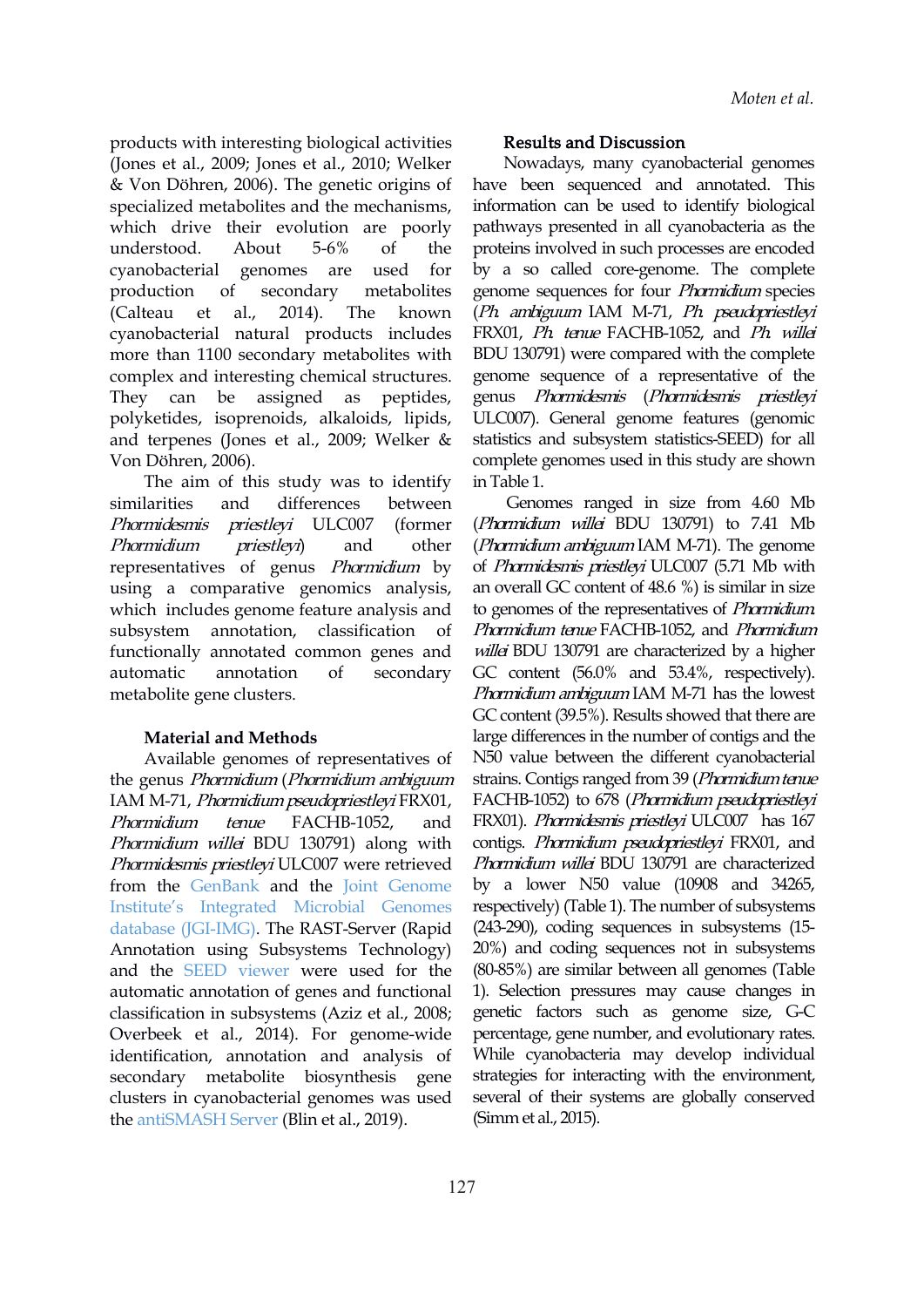*Comparative Genome Analysis of Phormidesmis priestleyi ULC007...*

| <b>Statistics</b>           | <b>ULC007</b> | <b>BDU 130791</b> | <b>FACHB-1052</b> | <b>FRX01</b> | <b>IAM M-71</b> |  |  |
|-----------------------------|---------------|-------------------|-------------------|--------------|-----------------|--|--|
| Genomic statistics          |               |                   |                   |              |                 |  |  |
| N of contigs                | 167           | 171               | 36                | 678          | 90              |  |  |
| Total size (Mb)             | 5714281       | 4600567           | 5821333           | 5965908      | 7410502         |  |  |
| Proteins                    | 5196          | 3929              | 5051              | 4719         | 6262            |  |  |
| Genes                       | 5455          | 4077              | 5200              | 5101         | 6474            |  |  |
| Pseudogenes                 | 211           | 103               | 100               | 317          | 141             |  |  |
| $GC content (*)$            | 48.6          | 53.4              | 56.0              | 47.4         | 39.5            |  |  |
| N <sub>50</sub>             | 106941        | 34265             | 248526            | 10908        | 196225          |  |  |
| Number of RNAs              | 42            | 42                | 43                | 59           | 65              |  |  |
| Subsystem statistics - SEED |               |                   |                   |              |                 |  |  |
| N of subsystems             | 278           | 243               | 278               | 264          | 290             |  |  |
| N of coding sequences       | 6075          | 4424              | 5687              | 6794         | 6842            |  |  |
| Coding sequences in         | 950           | 853               | 955               | 968          | 1158            |  |  |
| subsystems/ $%$             | 16%           | 20%               | 17%               | 15%          | 17%             |  |  |
| Coding sequences not in     | 5125          | 3571              | 4732              | 5826         | 5684            |  |  |
| subsystems/%                | 84%           | 80%               | 83%               | 85%          | 83%             |  |  |

Table 1. Comparison of the genomic features and subsystem annotation of the studied strains.

The gene composition and putatively identified functional differences between the cyanobacterial species were assessed by using Rapid Annotation and Subsystems Technology (RAST-Server) (Fig. 1.). The RAST server automatically produces two classes of asserted gene functions: subsystem-based assertions are based on recognition of functional variants of subsystems, while nonsubsystem-based assertions are filled in using more common approaches based on integration of including CheB-like evidence from a number of tools. The results of the RAST Server and SEED viewer analyzed cyanobacterial genomes are considerably similar (Fig. 1). An average of 83% of genes in the studied genomes were identified as genes with unknown functions, and those with annotated functions were of toxic and mainly involved in: (I) cofactors, vitamins, prosthetic groups, and pigments; (II) cell wall and capsule; (III) RNA metabolism; (IV) protein metabolism; (V) DNA metabolism, (VI) fatty acids, lipids, and isoprenoids; (VII) respiration; (VIII) stress response; (IX) amino acids and derivatives; and (X) carbohydrates. The most prominent difference was observed for motility and the chemotaxis. Not all of the genes involved in

subsystem annotation showed that methyl-accepting chemotaxis protein I the motility and chemotaxis were presented in all studied cyanobacterial strains. Most of them were detected only in *Phormidesmis* priestleyi ULC007 (Fig. 1). In the cyanobacterial chemotaxis, these genes encode proteins defined as: positive regulator of CheA protein activity (CheW), chemotaxis protein CheV (EC 2.7.3.-), chemotaxis response regulator protein glutamate methylesterase CheB (EC 3.1.1.61), multdomain signal transduction protein methylesterase, maltose/maltodextrin ABC transporter, substrate binding periplasmic protein MalE, (serine chemoreceptor protein), chemotaxis protein methyltransferase CheR (EC 2.1.1.80).

Cyanobacteria are subject of scientific investigation in regard to their production non-toxic secondary metabolites. The presence of secondary metabolite biosynthesis gene clusters (BGCs) was tested using the antiSMASH platform (Blin et al., 2019). The genome of Phormidesmis priestleyi ULC007 contains 8 regions encoding BGCs (terpene; type II polyketide synthase (T2PKS); NRPS-like fragment; non-ribosomal peptide synthetase (NRPS) and type I polyketide synthase (T1PKS)).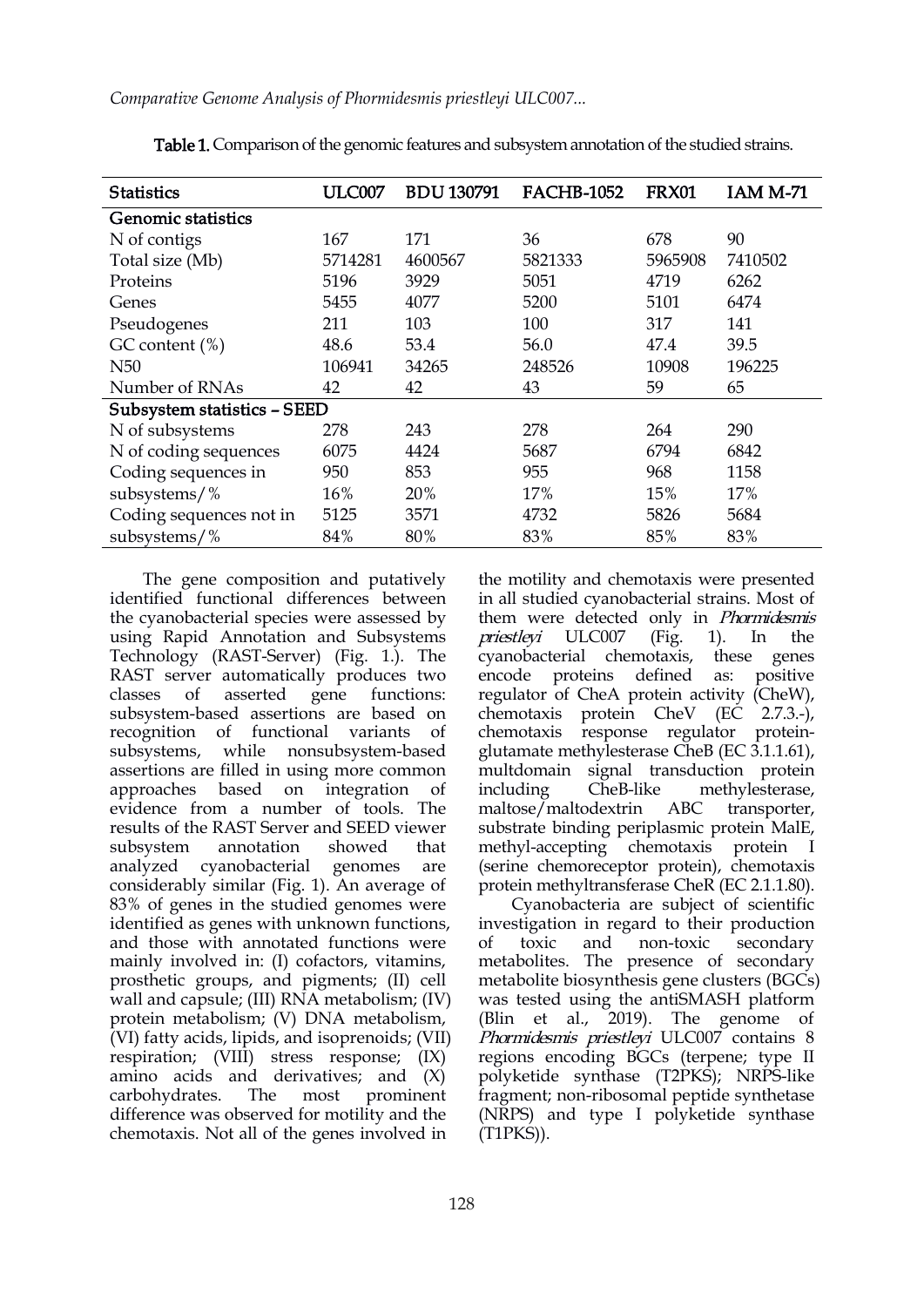#### *Moten et al.*

**IAM** 





Phormidium ambiguum IAM M-71





Phormidesmis priestleyi ULC007

**BDU** 

**FACHB** 



|                | <b>Subsystem Feature Counts</b>                    | <b>ULC007</b>  | 130791         | $-1052$      | FRX01          | $M-71$  |
|----------------|----------------------------------------------------|----------------|----------------|--------------|----------------|---------|
|                | O Cofactors, Vitamins, Prosthetic Groups, Pigments | 139            | 125            | 132          | 123            | 164     |
| ⊕ ■            | Cell Wall and Capsule                              | 38             | 33             | 44           | 52             | 46      |
| 田              | Virulence, Disease and Defense                     | 37             | 25             | 40           | 25             | 39      |
| <b>FRIDA</b>   | Potassium metabolism                               | 12             | 9              | 14           | 13             | 12      |
| ⊕∎             | Photosynthesis                                     | 0              | $\circ$        | 0            | 0              | 0       |
| $\blacksquare$ | Miscellaneous                                      | 9              | 6              | 18           | 12             | 26      |
| $+1$           | Phages, Prophages, Transposable elements, Plasmids | 4              | $\overline{2}$ | $\mathbf{1}$ | 3              | 1       |
| ⊕              | Membrane Transport                                 | 44             | 64             | 47           | 32             | 56      |
| $\blacksquare$ | Iron acquisition and metabolism                    | $\overline{2}$ | 7              | 4            | 15             | 21      |
| 田              | <b>RNA Metabolism</b>                              | 57             | 43             | 46           | 56             | 55      |
| 田口             | Nucleosides and Nucleotides                        | 51             | 37             | 68           | 40             | 70      |
| $\Box$         | Protein Metabolism                                 | 132            | 136            | 152          | 132            | 167     |
| $\blacksquare$ | Cell Division and Cell Cycle                       | 26             | 31             | 22           | 42             | 48      |
| ⊕              | Motility and Chemotaxis                            | 7              | 0              | 0            | 0              | $\circ$ |
| $\blacksquare$ | Regulation and Cell signaling                      | 38             | 24             | 24           | 50             | 51      |
| $\blacksquare$ | Secondary Metabolism                               | 5              | 4              | 5            | 5              | 10      |
| 田              | <b>DNA Metabolism</b>                              | 83             | 56             | 80           | 103            | 105     |
| ⊕∎             | Fatty Acids, Lipids, and Isoprenoids.              | 35             | 30             | 44           | 26             | 45      |
| $\blacksquare$ | Nitrogen Metabolism                                | 14             | 14             | 18           | 12             | 12      |
| ⊕∎             | Dormancy and Sporulation                           | $\mathbf{1}$   | 1              | 1            | $\overline{2}$ | 1       |
|                | <b>B</b> Respiration                               | 59             | 52             | 55           | 66             | 75      |
| 田              | <b>Stress Response</b>                             | 54             | 65             | 77           | 75             | 90      |
| $\circ$        | Metabolism of Aromatic Compounds                   | 7              | 3              | 4            | з              | 5       |
| $^{\circ}$     | Amino Acids and Derivatives                        | 199            | 161            | 204          | 178            | 197     |
| $\circledcirc$ | Sulfur Metabolism                                  | 9              | 6              | 15           | 9              | 16      |
| ⊕              | Phosphorus Metabolism                              | 27             | 13             | 24           | 22             | 28      |
| 田              | Carbohydrates                                      | 164            | 153            | 149          | 165            | 194     |

Fig. 1. Classification of functionally annotated common genes between cyanobacterial strains ULC007, BDU 130791, FACHB-1052, FRX01, and IAM M-71. Between eighty percent and eightyfive percent of genes in these "core" genomes are hypothetical and are not represented in the figure.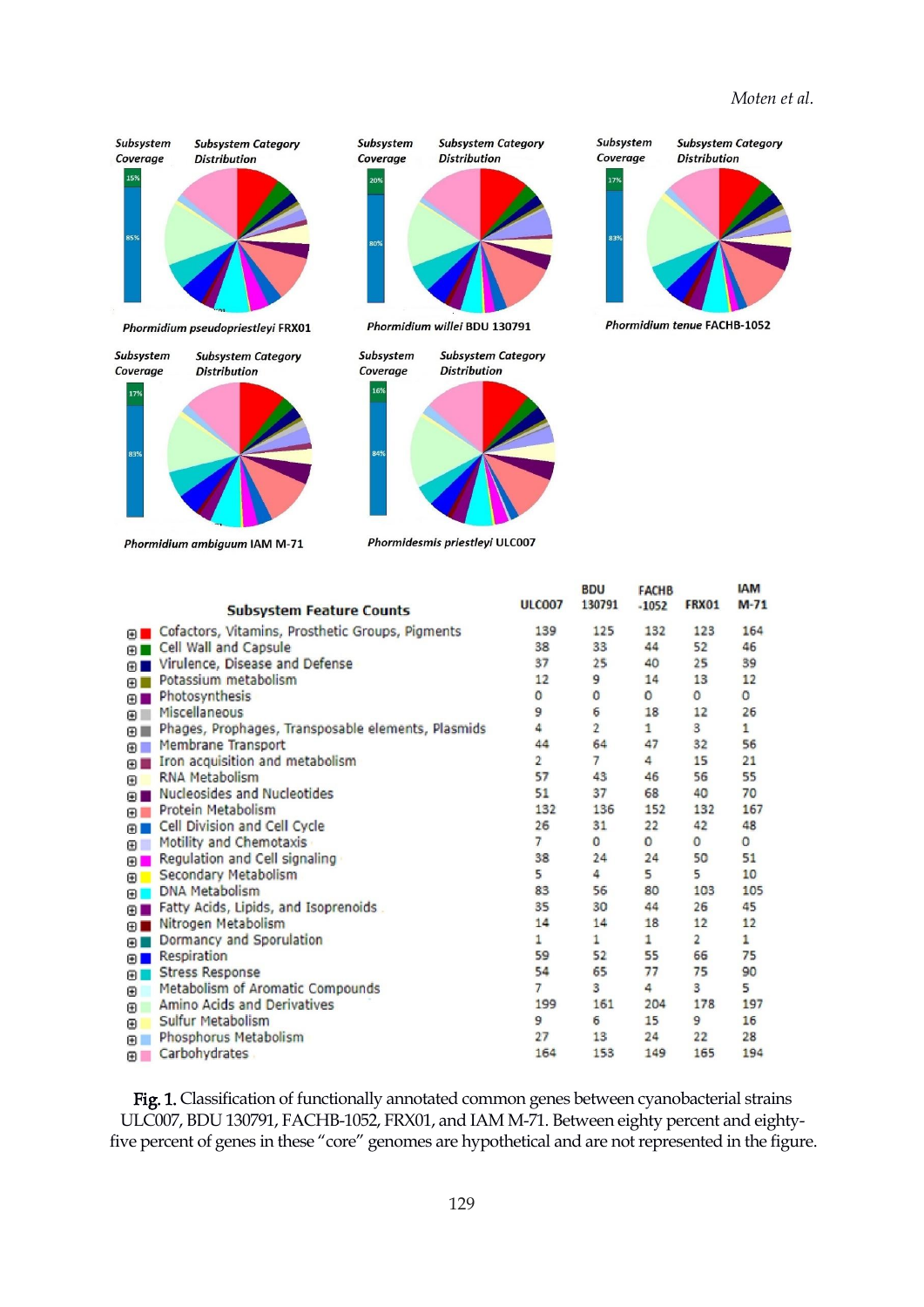Results showed a large number of regions encoding BGCs in the genome of Phormidium ambiguum IAM M-71 (11 regions encoding BGCs - lanthipeptide- (Phormidium class-V; non-ribosomal peptide synthetase (NRPS); siderophore; terpene; phenazine; lassopeptide; linear azol(in)e-containing peptides (LAP) and lanthipeptide class-II) (Table 2). The number of regions encoding BGCs in the other representatives of genus Phormidium is between 4 and 8. The different types of secondary metabolite clusters are included here (arylpolyene; terpene; siderophore; RiPP-like; phenazine; thioamitides, thiopeptide; resorcinol; NRPS; T1PKS and NRPS-like). The terpene is specific for all studied cyanobacterial species; non-ribosomal peptide synthetase (NRPS) is specific for all strains without Phormidium pseudopriestleyi FRX01; Phormidesmis priestleyi ULC007 and and molecular phylogeny, the isolation and Phormidium willei BDU 130791 encode NRPS-like and T1PKS; *Phormidium* metabolites (or groups of metabolites) pseudopriestleyi FRX01 and Phormidium tenue FACHB-1052 encode arylpolyene; siderophore is specific for *Phormidium* pseudopriestleyi FRX01 and Phormidium

ambiguum IAM M-71; some secondary metabolites are species-specific - T2PKS (Phormidesmis priestleyi ULC007), RiPP-like  $pseudopriestlevi$  FRX01), thioamitides, thiopeptide and resorcinol tenue FACHB-1052), lanthipeptide-class-V, lassopeptide, LAP lanthipeptide-class-II (Phormidium ambiguum IAM M-71) (Table 2). Genomic content can be changed by neutral processes or due to adaptation of the organism to different environmental conditions (Barrick et al., 2009; Koonin, 2009; Tenaillon et al., 2016). Taking in account that 83% of the identified genes have an unknown function, it is very difficult at this stage to conclude from the encoded secondary metabolites that there is a significant difference between genera *Phormidesmis* and Phormidium. In addition to the morphology identification of specific gene clusters or would give a more complete and realistic picture of the justification for separating the representatives of these two genera into different taxonomic categories.

| Region       | Type                              | From   | To      | Most similar known cluster                                        | Similarity |
|--------------|-----------------------------------|--------|---------|-------------------------------------------------------------------|------------|
|              | Phormidesmis priestleyi ULC007    |        |         |                                                                   |            |
| Region 11.1  | Terpene                           | 49,266 | 70,072  |                                                                   |            |
| Region 22.1  | Terpene                           | 25,098 | 45,913  |                                                                   |            |
| Region 45.1  | T2PKS, NRPS-<br>like              | 63,729 | 160,746 | Cichopeptin, NRP                                                  | 15%        |
| Region 46.1  | NRPS, terpene                     | 37,585 | 75,615  | $\overline{\phantom{a}}$                                          |            |
| Region 51.1  | NRPS, T1PKS,<br>NRPS-like         |        | 59,806  | Puwainaphycin<br>F,<br>Minutissamide A, B, C, D<br><b>NRP</b>     | 76%        |
| Region 78.1  | Terpene                           |        | 15,726  |                                                                   |            |
| Region 79.1  | <b>NRPS</b>                       |        | 29,783  | $\blacksquare$                                                    |            |
| Region 132.1 | <b>NRPS</b>                       | 24,888 | 73,841  | Nostopeptolide<br>A2<br>Polyketide + NRP:Cyclic -<br>depsipeptide |            |
|              | Phormidium pseudopriestleyi FRX01 |        |         |                                                                   |            |
| Region 26.1  | Arylpolyene                       |        | 7,941   |                                                                   |            |

Table 2. Secondary metabolites produced by studied cyanobacterial species.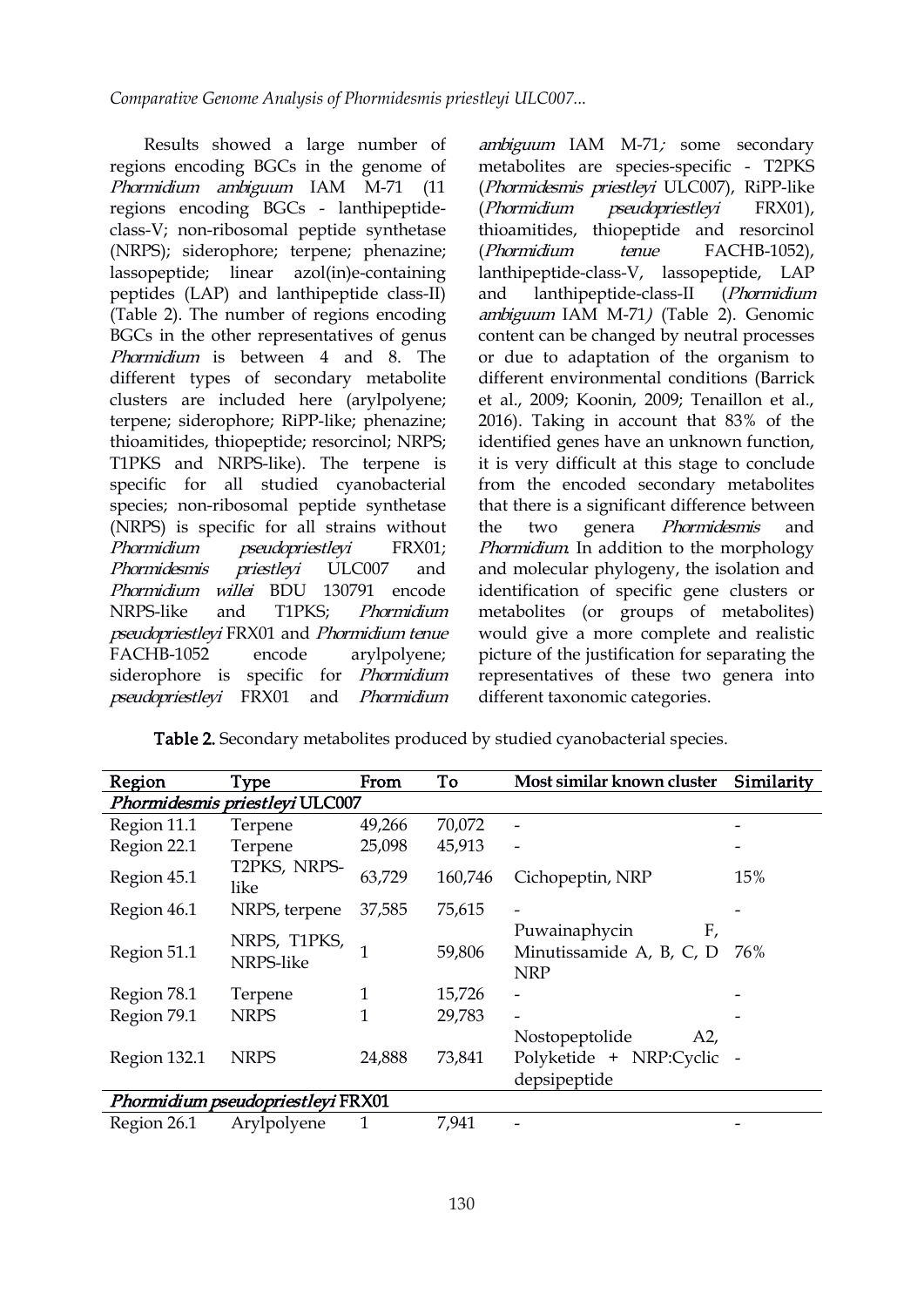| Region 138.1 | Terpene                      | 10,796       | 31,616  |                                                                  |                          |
|--------------|------------------------------|--------------|---------|------------------------------------------------------------------|--------------------------|
| Region 373.1 | Siderophore                  | 1            | 11,575  |                                                                  |                          |
| Region 552.1 | RiPP-like                    | $\mathbf{1}$ | 3,072   |                                                                  |                          |
|              | Phormidium tenue FACHB-1052  |              |         |                                                                  |                          |
| Region 2.1   | Phenazine                    | 130,964      | 151,422 | $\overline{\phantom{a}}$                                         |                          |
| Region 4.1   | Arylpolyene                  | 43,773       | 84,786  |                                                                  |                          |
| Region 7.1   | Thioamitides,<br>thiopeptide | 6,918        | 32,005  |                                                                  |                          |
| Region 19.1  | Resorcinol                   | 33,576       | 58,279  |                                                                  |                          |
| Region 20.1  | <b>NRPS</b>                  | 22,721       | 52,507  | Cyanopeptin, NRP                                                 | 75%                      |
| Region 23.1  | Terpene                      | 7,855        | 39,848  | Hopene, Terpene                                                  | 15%                      |
| Region 34.1  | Terpene                      | 42,905       | 63,831  |                                                                  |                          |
| Region 36.1  | Terpene                      | 16,019       | 37,248  |                                                                  |                          |
|              | Phormidium willei BDU 130791 |              |         |                                                                  |                          |
| Region 28.1  | Terpene                      | 16,008       | 36,898  |                                                                  |                          |
| Region 36.1  | T1PKS, NRPS                  | $\mathbf{1}$ | 36,780  | Nostopeptolide<br>A2<br>Polyketide + NRP: Cyclic<br>depsipeptide | 25%                      |
| Region 47.1  | NRPS-like                    | 1            | 33,117  |                                                                  |                          |
| Region 77.1  | Terpene                      | 5,548        | 22,637  |                                                                  |                          |
| Region 82.1  | NRPS-like                    | 1            | 20,129  |                                                                  |                          |
| Region 95.1  | Terpene                      | 1            | 17,535  |                                                                  |                          |
|              | Phormidium ambiguum IAM M-71 |              |         |                                                                  |                          |
| Region 1.1   | Lanthipeptide-<br>class-V    | 132,930      | 175,212 |                                                                  |                          |
| Region 2.1   | <b>NRPS</b>                  | 14,197       | 63,330  | A2,<br>Nostocyclopeptide<br><b>NRP</b>                           | 28%                      |
| Region 2.2   | Siderophore                  | 109,211      | 126,128 |                                                                  |                          |
| Region 14.1  | Terpene                      | 25,551       | 46,480  | RiPP:<br>Trichamide,<br>Cyanobactin<br>Kedarcidin,               | 18%                      |
| Region 31.1  | Phenazine                    | $\mathbf{1}$ | 16,230  | Polyketide: Iterative type I<br>+ Polyketide:Enediyne            | 1%                       |
|              |                              |              |         | type I                                                           |                          |
| Region 36.1  | Lassopeptide                 | 15,654       | 37,959  |                                                                  | $\overline{\phantom{a}}$ |
| Region 39.1  | <b>LAP</b>                   | 6,892        | 30,538  |                                                                  |                          |
| Region 57.1  | Terpene                      | $\mathbf{1}$ | 32,508  | Malleobactin A, B, C, D,<br>NRP: NRP siderophore                 | 7%                       |
| Region 64.1  | Lanthipeptide-<br>class-II   | $\mathbf{1}$ | 13,657  |                                                                  | $\overline{\phantom{0}}$ |
| Region 67.1  | Lanthipeptide-<br>class-II   | 226,317      | 249,727 |                                                                  |                          |
| Region 89.1  | Terpene                      | 201,922      | 224,279 | Geosmin, Terpene                                                 | 100%                     |

#### **Conclusions**

A comparative genomics analysis was conducted (including a genome feature

analysis and subsystem annotation, the classification of functionally annotated common genes and the automatic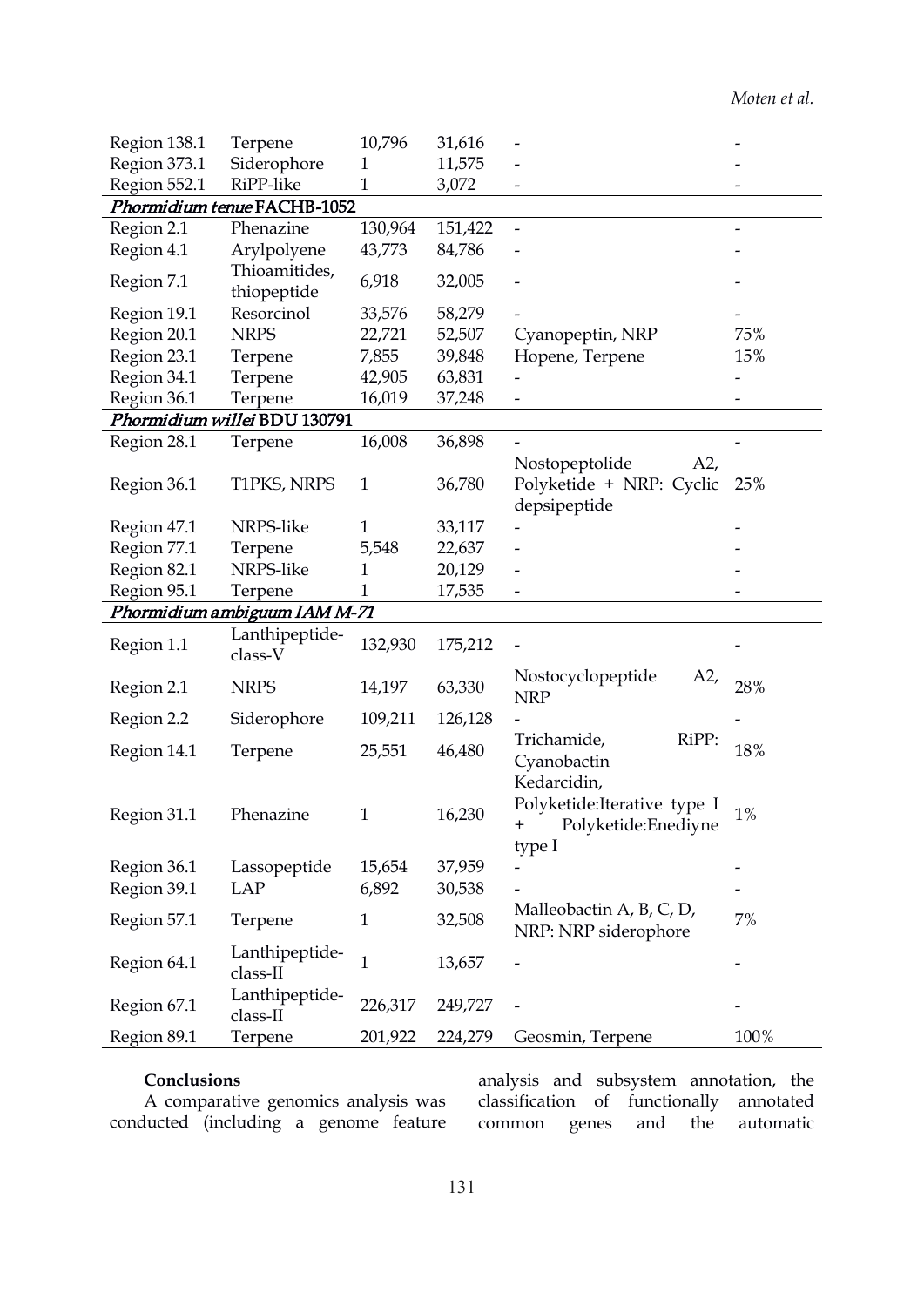annotation of secondary metabolite gene clusters) to identify similarities and D., Ilag, L. L., & Cox, P. A. (2012). differences between Phormidesmis priestleyi ULC007 (previously classified as Phormidium priestleyi) and other representatives of genus Phormidium.

Using a comparative genomic approach, we found that Phormidesmis priestleyi ULC007 possess more genes involved in the motility and chemotaxis compared to the Phormidium species. The comparative genome analysis of studied cyanobacterial species allowed us to establish that some of the cyanobacterial species have specific secondary metabolite biosynthesis gene clusters, but this is not enough to support the recent taxonomic separation of these species. Many of the secondary metabolites are common to most cyanobacterial strains.

#### **Acknowledgements**

This research was financially supported by the National program "Young scientists and postdoctoral candidates" funded by the Bulgarian Ministry of Education and Science.

### References

- Agostoni, M., & Montgomery, B. L. (2014). Survival strategies in the aquatic and terrestrial world: the impact of second messengers on cyanobacterial processes. Life (Basel), <sup>4</sup>(4), 745-769. doi: [10.3390/life4040745](https://doi.org/10.3390/life4040745).
- Aziz, R. K., Bartels, D., Best, A. A., DeJongh, M., Disz, T., Edwards, R. A., Formsma K., Gerdes S., Glass E. M., Kubal M., Meyer F., Olsen G. J., Olson R., Osterman A. L., Overbeek R. A., McNeil L. K., Paarmann D., Paczian T., Parrello B., Pusch G. D., occurrence Reich C., Stevens R., Vassieva O., Vonstein V., Wilke A. & Zagnitko, O. (2008). The RAST Server: Rapid Technology. *BMC Genomics*, 9(1), 75. doi: [10.1186/1471-2164-9-75](https://doi.org/10.1186/1471-2164-9-75).
- Banack, S. A., Metcalf, J. S., Jiang, L., Craighead, Cyanobacteria produce N-(2 aminoethyl)glycine, a backbone for peptide nucleic acids which may have been the first genetic molecules for life on Earth. PLoS One, 7(11), e49043. doi: [10.1371/journal.pone.0049043](https://doi.org/10.1371/journal.pone.0049043).
- Barrick, J. E., Yu, D. S., Yoon, S. H., Jeong, H., Oh, T. K., Schneider, D., Lenski R. E. & Kim, J. F. (2009). Genome evolution and adaptation in a longterm experiment with Escherichia coli. Nature, 461(7268), 1243-1247. doi: [10.1038/nature08480.](https://doi.org/10.1038/nature08480)
- Bekker, A., Holland, H. D., Wang, P. L., Rumble, D., 3rd, Stein, H. J., Hannah, J. L., Coetzee L. L. & Beukes, N. J. (2004). Dating the rise of atmospheric oxygen. Nature, 427(6970), 117-120. doi: [10.1038/nature02260](https://doi.org/10.1038/nature02260).
- Blin, K., Shaw, S., Steinke, K., Villebro, R., Ziemert, N., Lee, S. Y., Medema M. H. & Weber, T. (2019). antiSMASH 5.0: updates to the secondary metabolite genome mining pipeline. Nucleic Acids Research, 47(W1), W81- W87. doi: [10.1093/nar/gkz310.](https://doi.org/10.1093/nar/gkz310)
- Calteau, A., Fewer, D. P., Latifi, A., Coursin, T., Laurent, T., Jokela, J., Kerfeld C. A., Sivonen K., Piel J. & Gugger, M. (2014). Phylum-wide comparative genomics unravel the diversity of secondary metabolism in Cyanobacteria. BMC Genomics, 15(1), 977. doi: [10.1186/1471-2164-15-977.](https://doi.org/10.1186/1471-2164-15-977)
- C., Poncelet, M., & Chauvat, F. (1997). Three insertion sequences from the cyanobacterium Synechocystis PCC6803 support the of horizontal DNA transfer among bacteria. Gene, 195(2), doi: [10.1016/s0378-](https://doi.org/10.1016/s0378-1119(97)00165-0) 1119(97)00165-0.
- Annotations using Subsystems Dagan, T., Roettger, M., Stucken, K., Landan, G., Koch, R., Major, P., Gould S. B., Goremykin V. V., Rippka R., Tandeau de Marsac N., Gugger M.,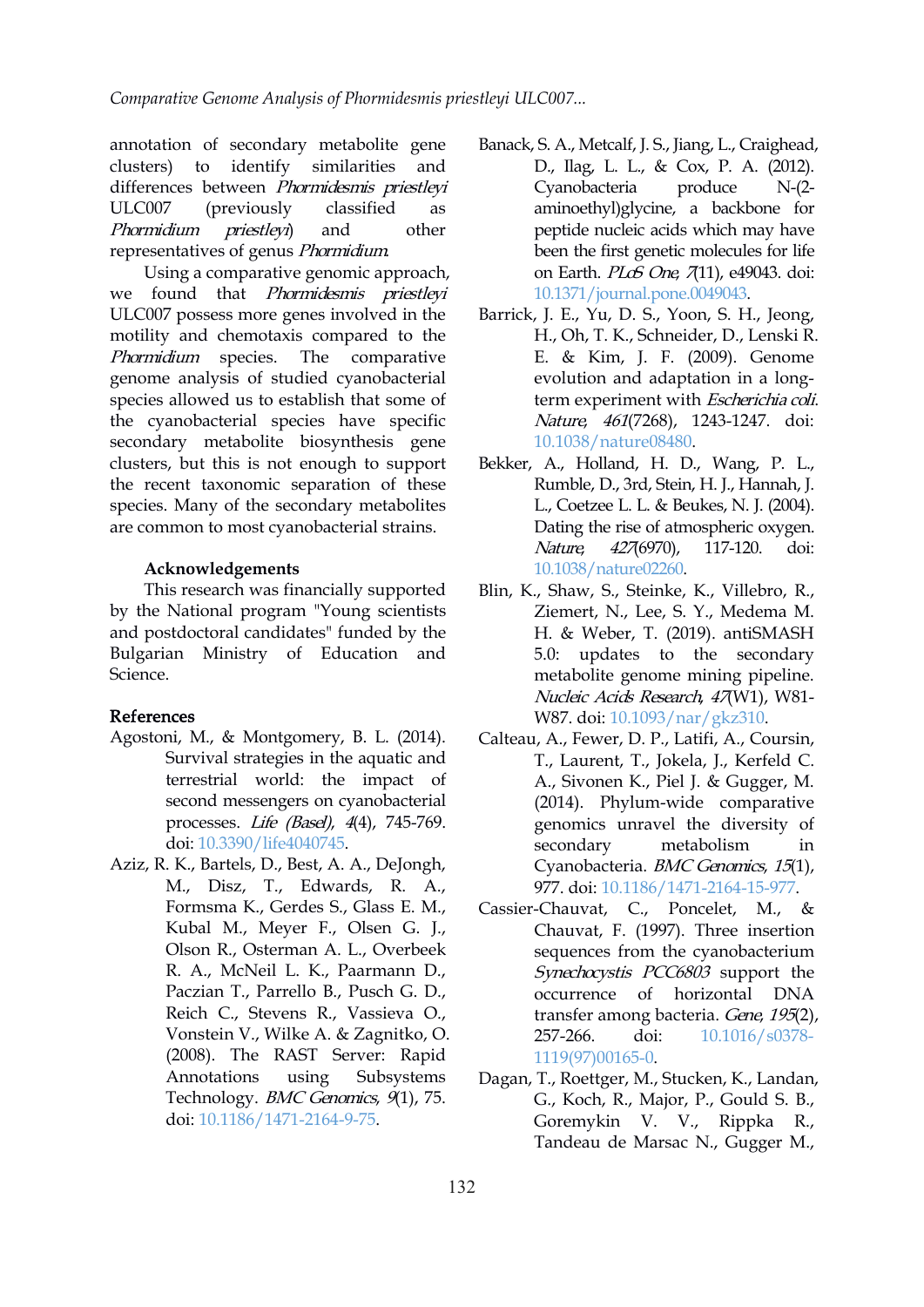Lockhart P. J., Allen J. F., Brune I., Maus I., Martin A. P. & Martin W. F. (2013). Genomes of Stigonematalean Cyanobacteria (Subsection V) and the Evolution of Oxygenic Photosynthesis from Prokaryotes to Evolution,  $5(1)$ , 31-44. doi: [10.1093/gbe/evs117](https://doi.org/10.1093/gbe/evs117).

- Dittmann, E., Gugger, M., Sivonen, K., & Fewer, D. P. (2015). Natural Product modular Biosynthetic Diversity and Comparative Genomics of the Cyanobacteria. Trends in Microbiology, 23(10), 642-652. doi: [10.1016/j.tim.2015.07.008.](https://doi.org/10.1016/j.tim.2015.07.008)
- Hess, W. R. (2011). Cyanobacterial genomics for ecology and biotechnology. Current Opinion in Microbiology, <sup>14</sup>(5), 608-614. doi: [10.1016/j.mib.2011.07.024.](https://doi.org/10.1016/j.mib.2011.07.024)
- Hodgson, D. A., Vyverman, W., Verleyen, E., Sabbe, K., Leavitt, P. R., Taton, A. & Keely, B. J. (2004). Environmental factors influencing the pigment composition of in situ benthic microbial communities in east Antarctic lakes. Aquatic Microbial Ecology, <sup>37</sup>, 247-263. doi: [10.3354/ame037247.](https://doi.org/10.3354/ame037247)
- Hoffmann, L., Kaštovský, J., & Komárek, J. (2005). Proposal of cyanobacterial system, 2004. In: Komárek J., and Anagnostidis K. (2005): Cyanoprokaryota, 2. Teil/2nd Part: Oscillatoriales. In: Büdel B., Krienitz L., Gärtner G., and Schagerl, M. (Eds.) Süsswasserflora von Mitteleuropa 19/2, Elsevier/Spektrum, Heidelberg, Germany.
- Johansen, J. R., & Casamatta, D. A. (2005). Recognizing cyanobacterial diversity through adoption of a new species paradigm. Algological Studies/Archiv für Hydrobiologie, Supplement Volumes, 1318/2005/0117-0071.
- Jones, A. C., Gu, L., Sorrels, C. M., Sherman, D. H., & Gerwick, W. H. (2009). New

tricks from ancient algae: natural products biosynthesis in marine cyanobacteria. Current Opinion in Chemical Biology, <sup>13</sup>(2), 216-223. doi: [10.1016/j.cbpa.2009.02.019.](https://doi.org/10.1016/j.cbpa.2009.02.019)

- Plastids. *Genome Biology and* Gerwick, L., Sherman, D. H., & Jones, A. C., Monroe, E. A., Eisman, E. B., Gerwick, W. H. (2010). The unique mechanistic transformations involved in the biosynthesis of natural products from cyanobacteria. Natural Product Reports, 27(7), 1048. doi: [10.1039/c000535e](https://doi.org/10.1039/c000535e)
	- Komárek, J., Kaštovský, J., Mareš, J., & Johansen, J. R. (2014). Taxonomic classification of cyanoprokaryotes (cyanobacterial genera) 2014, using a polyphasic approach. Preslia, 86, 295- 335.
	- Koonin, E. V. (2009). Evolution of genome architecture. The International Journal of Biochemistry & Cell Biology, <sup>41</sup>(2), 298- 306. doi: [10.1016/j.biocel.2008.09.015](https://doi.org/10.1016/j.biocel.2008.09.015).
	- Land, M., Hauser, L., Jun, S.-R., Nookaew, I., Leuze, M. R., Ahn, T.-H., Karpinets T., Lund O., Kora G., Wassenaar T., Poudel S. & Ussery, D. W. (2015). Insights from 20 years of bacterial genome sequencing. Functional & Integrative Genomics, <sup>15</sup>(2), 141-161. doi: [10.1007/s10142-015-0433-4](https://doi.org/10.1007/s10142-015-0433-4).
	- Overbeek, R., Olson, R., Pusch, G. D., Olsen, G. J., Davis, J. J., Disz, T., Edwards R. A., Gerdes S., Parrello B., Shukla M., Vonstein V., Wattam A. R., Xia F. & Stevens, R. (2014). The SEED and the Rapid Annotation of microbial genomes using Subsystems Technology (RAST). Nucleic Acids Research, 42(D1), D206-D214. doi: [10.1093/nar/gkt1226](https://doi.org/10.1093/nar/gkt1226).
- 117, 71-93. doi: [10.1127/1864-](https://doi.org/10.1127/1864-1318/2005/0117-0071) Neilan, B. A. (2016). The genetics, Pearson, L. A., Dittmann, E., Mazmouz, R., Ongley, S. E., D'Agostino, P. M., & biosynthesis and regulation of toxic specialized metabolites of